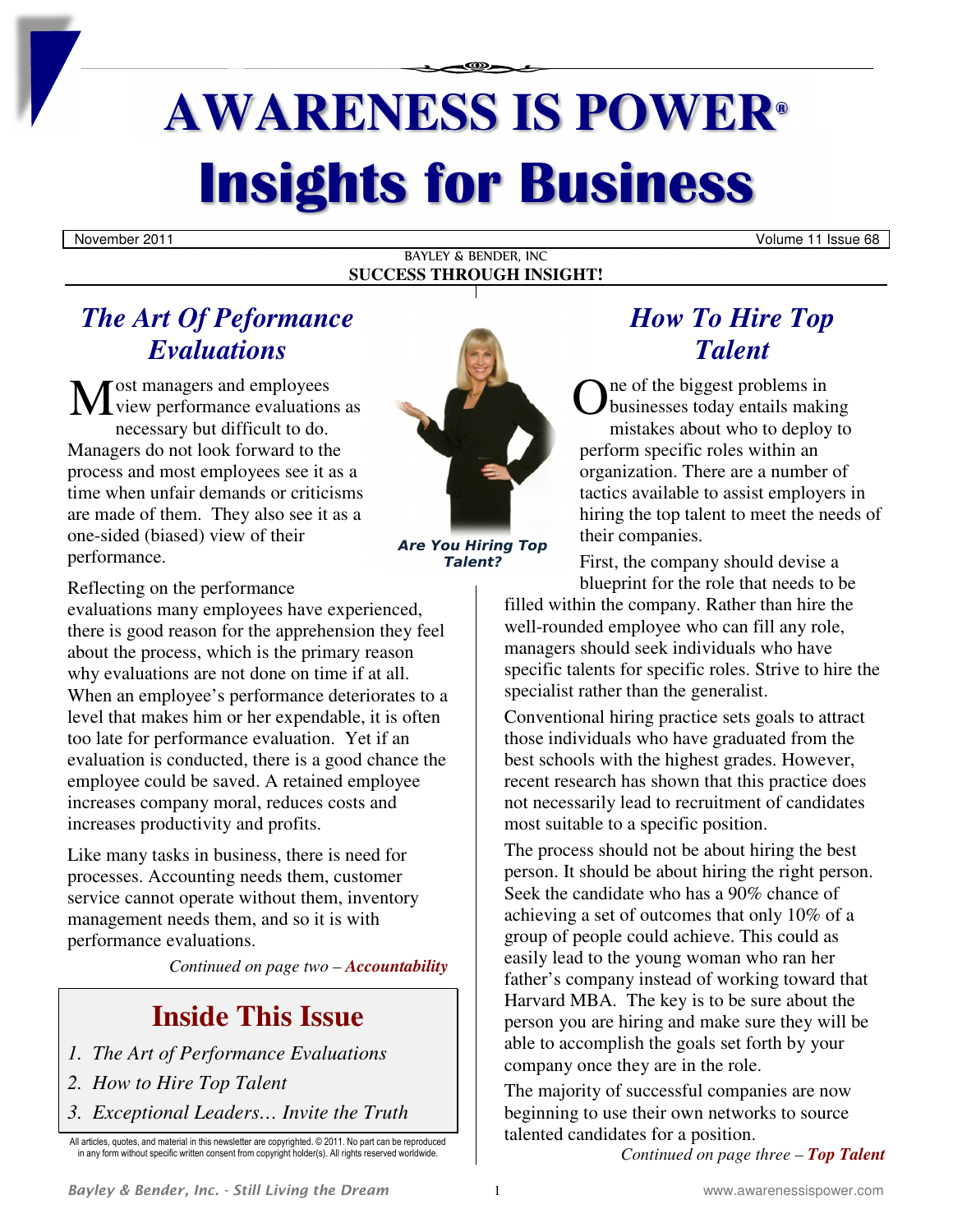#### *Continued from page one – Accountability*

Processes minimize the influence of personal bias so the focus can be on the task and the outcome of it. One might ask, what measurable results can a manager and employee expect from a performance evaluation session. Below is a partial list of objectives that managers and employees are experiencing.

### *Performance Evaluation Expectations*

- $\triangleleft$  A bias free appraisal of the job related performance of the employee
- $\checkmark$  Review of the employee's performance of specific job related tasks
- $\checkmark$  Review of the employee's job related relations with internal and external customers
- $\checkmark$  Review of the most effective way for the employee to communicate with his/her manager
- $\checkmark$  Review of the employee's communication style, and how it affects those he/she works with
- $\checkmark$  Review of comments made about the employee by internal and external customers
- $\checkmark$  Review of the best way for the manager to communicate with the employee
- $\checkmark$  Review of the employee's perception of his/her work environment
- $\checkmark$  Establish clear job related objectives for enhancing the performance of the employee
- $\checkmark$  Establish a clearly stated and agreed upon dateline for meeting enhancement objectives
- $\checkmark$  Other expectations specific to the position and company culture

When companies benchmark positions to identify the personal talents and technical skills needed for the position, they create a set of key accountabilities the employee needs to adhere to and the manager must use to evaluate the performance of the employee.

*Continued on next column –* 

Evaluations conducted after an employee has performed badly for a long time (a year or more) will produce a highly biased evaluation.

The greatest benefit for a performance evaluation is to provide employees with clear, unbiased directions and expectations for them to be successful. Managers may gain information about the employee's perception of the expectations that are not correct, *and how to correct them,* during an evaluation review. The need for better listening and communication skills between all parties going forward can be identified as well.

Identifying the key accountabilities of any position and holding the employee accountable for them is vital for building a company's ongoing success. Poor performing employees have impeded the progress of companies in all industries for a long time, which has contributed in no small measure to the current economic condition of our country.

When employees consistently receive accurate information about what is expected of them they perform better, with less stress on them and those they work with.  $\blacklozenge$ 

### *Performance Evaluations work – they build teams that build successful companies.*

~ John Mathis, owner/president Keyline Company, Inc. All rights reserved worldwide. Copyright protected

### *Steve Jobs Quotes*

*"Being the richest man in the cemetery doesn't matter to me…Going to bed at night saying we've done something wonderful…that's what matters to me."*   $\sim$  The Wall Street Journal (Summer 1993)

*"We don't get a chance to do that many things, and everyone should be really excellent, because this is our life. Life is brief, and then you die, you know? And we've all chosen to do this with our lives. So it better be damn good. It better be worth it."*   $\sim$  Fortune Magazine





 In memory of Steve Jobs, American inventor and entrepreneur. Co founder, chairman, and chief executive officer of Apple Inc.

February 24, 1955 – October 5, 2011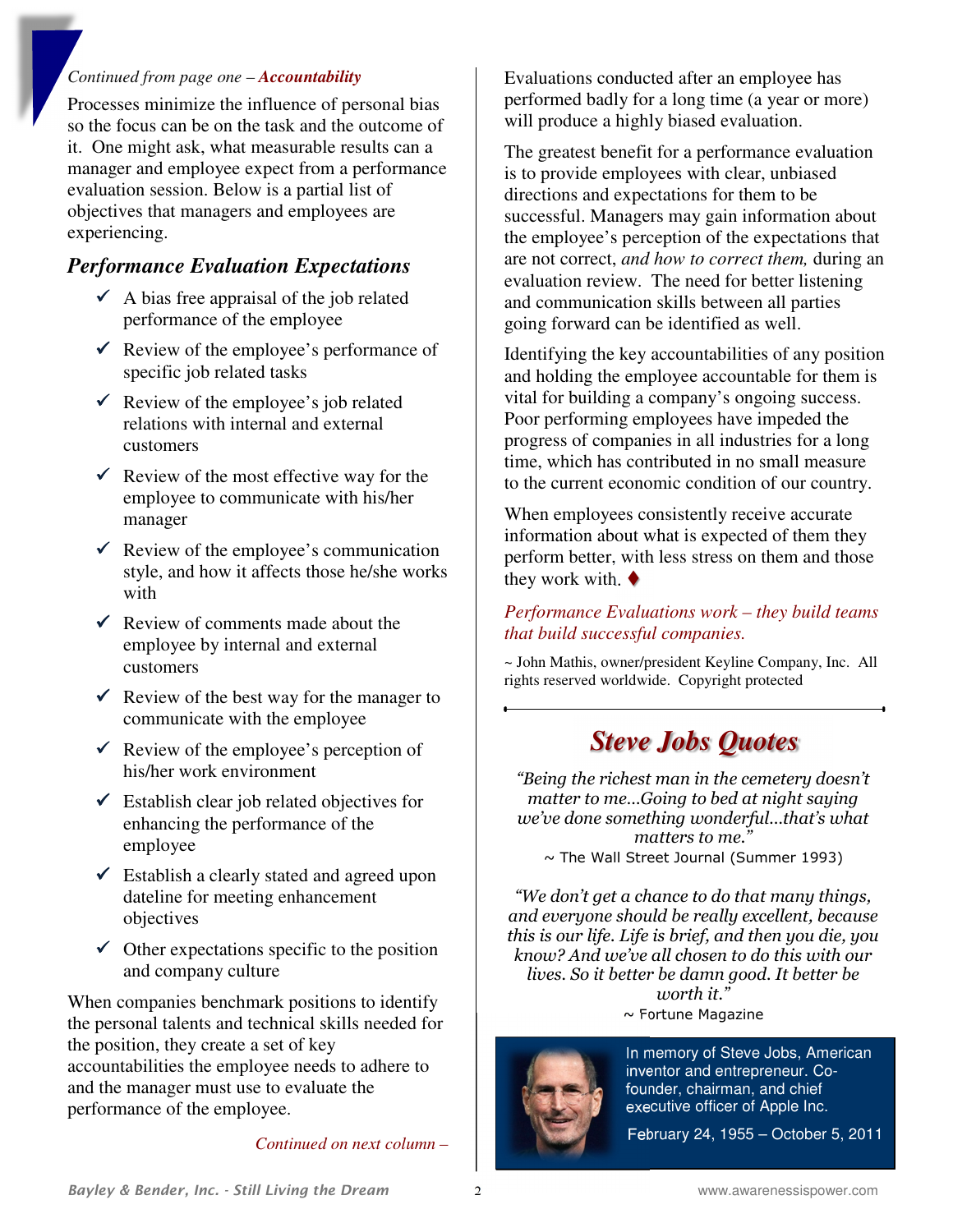#### *Continued from page one – Top Talent*

In other words, if possible, hire from within. It is common sense, but not necessarily common practice to stay in close touch with and talk to a company's networks on a regular basis. Finding the right talent can be as simple as asking trusted co-workers and associates the question, "Who do you think I should hire?" There is no better, more successful or more cost effective way to generate a flow of the right

talent. But if you don't know what you are looking for in a position, you won't know what to look for in the candidate!

Managers tend to fail at hiring the ideal candidates who possesses the right talents because they do not follow a rigorous enough hiring process.



Interviews should walk through a candidate's entire career in chronological order. They will also need to know **how** a person will do the job, **why** they will do the job, and **will** they do the job.

This is the best way available to make a good hiring decision. You are not going to be able to distinguish the real talent from the average performer in a rushed, twenty-minute interview. Taking the extra time at the beginning of the hiring process is well worth the time and effort when that right candidate comes through for your organization.

If you have any questions about this article, or about how we can help you with your current hiring needs, contact us today!  $\blacklozenge$ 

#### *We encourage your participation and comments.*

~ Written by Gary Sorrell, Sorrell Associates, LLC. Copyright protected worldwide. All rights reserved.

### **Stop Wasting Time At The Airport**

The Transportation Security Administration's website gives you updates on the average wait time for airport security. It is organized by airport, terminal, and time of day. Now you can avoid arriving too early for your flight and spending too much time in the terminal.



Check it out at: http://waittime.tsa.dhs.gov/index.html



## On The Lighter Side



Success is a relative term – it brings so many relatives. How do you keep a skunk from smelling? Hold his nose.

What did one crocodile say to the other crocodile? What's with the long face?

> View my profile on Linked m

Find me on Facebook<sup>1</sup>



### **Turn Negative Into Positive Action**

"Learned optimism" – the ability to interpret negative events in positive terms-can boost your productivity. To give yourself a mental edge:

- **Devise three solutions** to any problem. By forcing yourself to identify a trio of options, you leave less time for anxiety. You'll also gain momentum by seeking more creative solutions.
- **Reframe from upsetting situations.** That's better than allowing your mood to deteriorate. Example: Replace thoughts of "That customer was so rude" with "That person must really be having a bad day."
- **Embrace each challenge** on its own terms. Don't assume problems are here to stay or that negative, unbreakable patterns must block your success.

Source: Communication Briefings, as adapted from Shape, Weider Publications

#### Don't miss next month's issue. Subscribe now!

AWARENESS IS POWER®  *Insights for Business* 

> 2024 Powder Mill Rd Silver Spring, MD 20903 Tel: 301-439-8317

E-mail: aip@awarenessispower.com

Visit Our Web Site at: www.awarenessispower.com

12 Issues For Only \$97